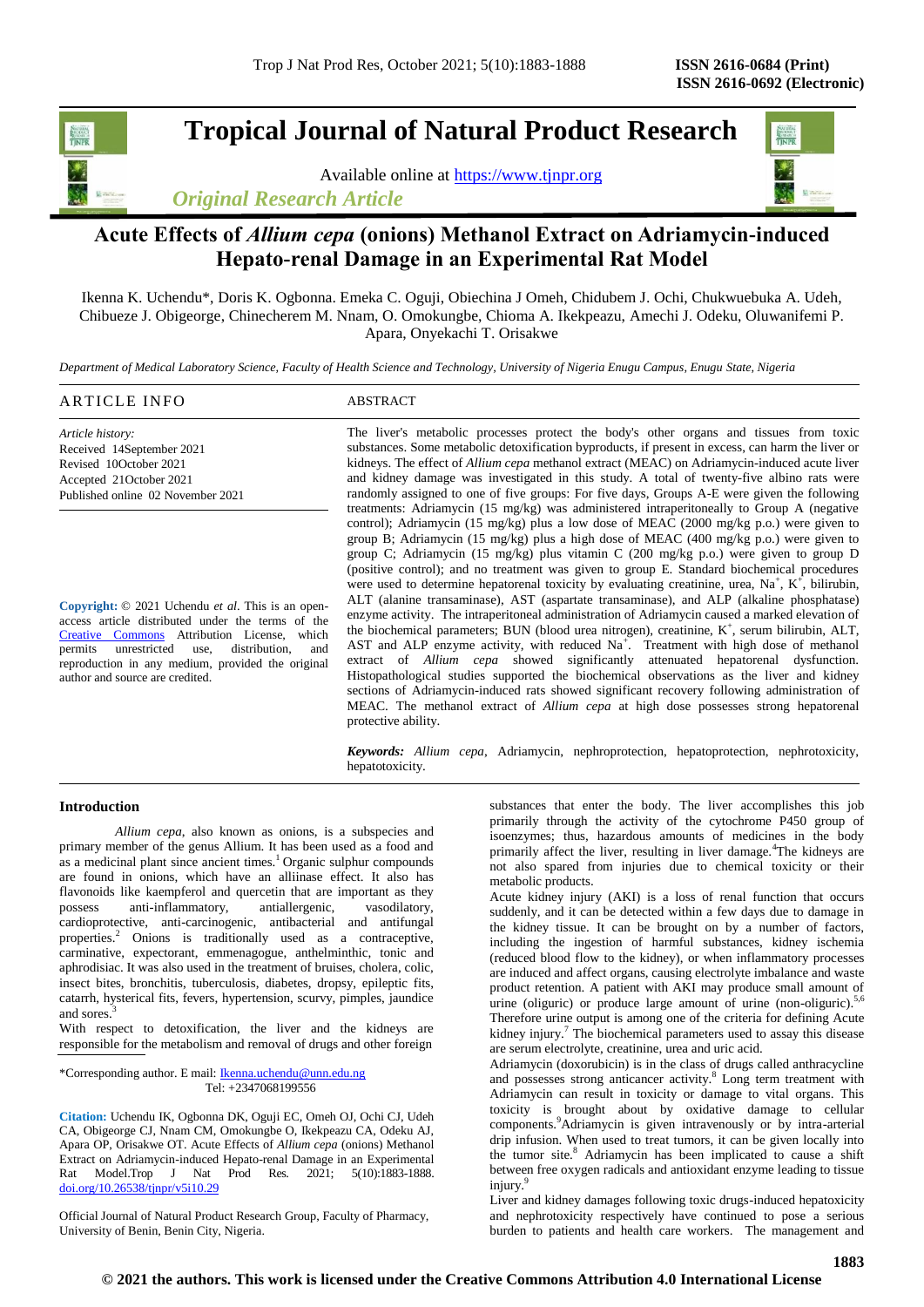curative therapy of liver and kidney damage are massively expensive; so, there is need for cheaper treatment alternative using plant extracts. Despite the difficulties in detecting curative plant-based drugs, bioactive phytochemicals derived from plants will continue to be used in the search for additional novel treatments. In this work, biochemical indicators in relation to Adriamycin-induced hepatorenal damage were estimated.

# **Materials and Methods**

## *Plant materials*

The onion (*Allium cepa*) was purchased at Ogbete market, Enugu, Nigeria, in June 2020. The plant sample was recognized and authenticated by Ugwozor P.O. of Herbarium Section at Department of Botany and Plant Biotechnology, Faculty of Biological Sciences, University of Nigeria, Nsukka, Enugu. For future reference, a voucher specimen (UNH  $455<sup>C</sup>$ ) was placed in the herbarium.

# *Chemical reagents and drug*

Adriamycin (Doxorubicin hydrochloride) purchased from (Calbiochem, UK); vitamin C was purchased from Alpha Pharmaceuticals, Nigeria. Laboratory Reagent kits for the analyses of Na<sup>+</sup>, K<sup>+</sup>, Urea and Creatinine, ALT, AST, ALP and total bilirubin measurements were purchased from Random laboratories Ltd, UK. Absolute methanol was of analytical grade.

#### *Preparation of vitamin C Solution*

To make a stock concentration of 20 mg/mL, twenty 100 mg vitamin C tablets were ground to powder and dissolved in 100 mL distilled water (measured in a beaker).

## *Preparation of Adriamycin (doxorubicn) solution*

To make a stock concentration of 1 mg/mL, 50 mg of Adriamycin was dissolved in distilled water and made up to 50 mL in a measuring cylinder.

#### Induction of hepatic and kidney injuries

Hepatorenal damage was induced in the animal by injecting Adriamycin solution (15 mg/kg) intraperitoneally every day for 5 days.

## *Conditioning of animals*

From the animal house of the University of Nigeria's College of Veterinary Medicine, twenty-five (25) mature albino rats weighing 130±30 g were taken. The animals were kept in metal cages in the Department of Anatomy's animal house at regular temperature  $(22\pm3^{\circ}C)$  and a 12 hour light/12 hour dark cycle. They were given enough commercial rat pellets to eat (Chikun feed; Olam animal feed mill Ltd, Kaduna).Prior to the start of the experiment, the animals were kept under observation for 14 days, to acclimatize. The University of Nigeria Teaching Hospital's institution animal ethics committee authorized the experimental protocol (UNTH/CSA. 874/VOL. 21).

#### *Extraction of Allium cepa*

Fresh, healthy onions (*Allium cepa*) were washed, sliced into small pieces, and homogenized in a high-powered blender (Qasa blender made in Nigeria).The resultant mixture was then steeped in 2 liters of 80% methanol.The mixture was left to settle for 24 hours, with intermittent shaking. After filtration, the filtrate was concentrated to dryness at 40°C using a rotary evaporator operating at reduced pressure. The dried methanol extracts of *Allium cepa* (MEAC) were weighed, reconstituted in distilled water and stored at 4°C in the refrigerator.

#### *Animal treatment withthe extracts*

A total of twenty-five (25) albino rats were randomly assigned to one of five (5) groups. The animals were weighed before and after the experiment. The gavage technique was used in the delivery of oral dosage to the laboratory rats.

Group A: (Negative Control): Received intraperitoneal injection of Adriamycin (15 mg/kgb.wt) daily for five days.

Group B: Received Adriamycin (15 mg/kg) plus MEAC (200 mg/kg, oral) daily for 5 days.

Group C: Received Adriamycin (15 mg/kg) plus MEAC (400 mg/kg, oral) daily for 5 days.

Group D: Received Adriamycin (15 mg/kg) plus vitamin C (200 mg/kg, oral) daily for 5 days.

Group E: No treatment was received by rats in this group.

#### *Biochemical analysis*

Under chloroform anesthesia, blood samples were drawn from the left ventricle of the heart for electrolyte, urea, creatinine, bilirubin, AST, ALT, and ALP determinations, and the kidneys and liver were excised for histological examinations. The following procedures were used to assess serum electrolyte, urea, and creatinine levels for renal function analyses:Serum urea level was estimatedaccording to the method described by Natelson et al.;<sup>10</sup> creatinine level determined colorimetrically using the Jaffe Reaction.<sup>11</sup>The serum ALT and AST activity were measured using the colorimetric method published by Reitman and Frankel for liver function testing.<sup>12</sup> Kind and King described a colorimetric method used for measuring ALP activity.<sup>13</sup>Total bilirubin was measured using the Colorimetric technique, as reported by Malloy and Evelyn.<sup>14</sup>

# *Histopathological analysis.*

The kidneys and liver were removed and immersed in paraffin wax before being sectioned at 5 microns and stained with haematoxylin and eosin  $(H$  and E).<sup>15</sup>An Olympus TM light microscope was used to examine the histological sections.

#### *Statistical analysis*

GraphPad prism version 7.0 was used to examine the data. The biochemical assay findings were presented as mean±SEM (standard error of mean). An ANOVA was used to determine the degree of significance, followed by a Tukey post hoc analysis; the significance level was set at p<0.05.

# **Results and Discussion**

*Effects of treatments with Adriamycin on body weight of Wister rats.* The effect of treatments with Adriamycin (ADM) on body weight of Wistar rats is represented in Figure 1. It was observed that rats treated with only Adriamycin for 5 days had a significant weight loss; as the rats in the group lose appetite, were sluggish and responded slowly to stimulus. However, the reverse was seen in the normal control rat, which had a significant weight gain over the 5 days period. Interestingly, the rats in the groups co-administered with Adriamycin and low dose MEAC, High MEAC or vitamin C, separately, prevented weight loss in the rats

Rats in the experimental groups with different body weights are represented by a bar chart. When the pre-treatment weight is compared to the post-treatment weight, preliminary data reveal that intraperitoneal injection of Adriamycin for five days caused a considerable weight loss. However, cotreatment with oral administration of low dose MEAC, high dose MEAC or vitamin C separately ameliorated the abnormal weight loss when the pretreatment weight is compared with post-treatment weight, separately for the individual treatment. For each treatment, the data is presented as a mean  $\pm$  SEM of body weight (gram).

#### *Biochemical results*

The kidneys' functionality was determined by measuring the serum levels of biochemical indicators such asurea, creatinine, sodium  $(Na<sup>+</sup>)$ , potassium  $(K<sup>+</sup>)$ , and (Table 1). From the results, the treatment with vitamin C or high dose of MEAC showed significant antinephrototoxic effects  $(P<0.05)$  when compared with the negative control (Adriamycin only), while the low dose of MEAC offered a non-significant nephroprotection against Adriamycin. Furthermore, it was observed that the extract provided protection in a dose-dependent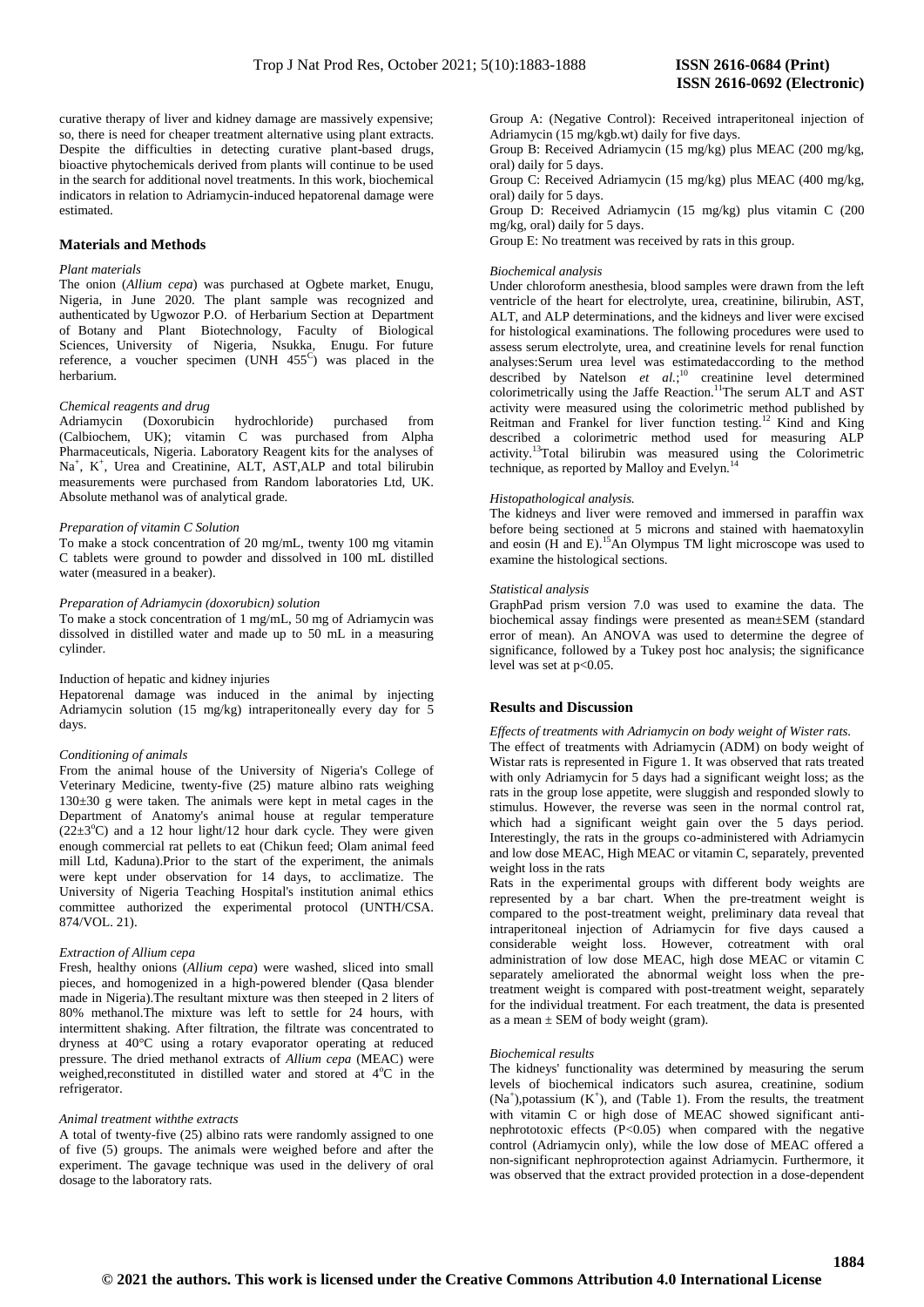manner, as high dose of extracts showed greater protection than low dose of the extract.

The liver's functioning was determined by measuring serum levels of the biochemical markers aspartate transminase (AST), alanine transminase (ALT), alkaline phosphatase (ALP), and total bilirubin (TB) (Table 2). From the results, the treatment with vitamin C or high dose of MEAC showed significant anti-hepatotoxic effects (P< 0.05) when compared with negative control (Adriamycin only), while the low dose of MEAC offered a non-significant hepatoprotection against Adriamycin. Again, it was observed that the extract provided protection in a dose-dependent manner, as high dose of extracts showed greater protection than low dose of the extract.

#### *Histopathological results*

Untreated control rats' kidney nephrons (Group E) appeared physically and functionally normal. The morphology of the nephrons was well preserved; the glomeruli and tubules appeared normal. In the kidney section of Adriamycin treatment only (negative control, group A), several Bowman's capsules were devoid of glomeruli while others were partly eroded. Moreover, in the kidney section of low dosetreated rats (group B) several Bowman's capsules were also devoid of glomeruli while some were constricted; the tubules appeared normal. While the rats administered with high dose of MEAC (group C), showed normal glomeruli and normal tubules. Furthermore, photomicrographs of ADM + Vitamin C (positive control group D) kidney sections revealed intact glomeruli and tubules. (Plate 1).

The lobules of the liver of untreated control rats (Group E) appeared structurally and functionally normal. The morphology of the hepatocytes was largely preserved; the central vein and portal triad all appeared normal. In the liver section of Adriamycin treatment only (negative control, group A), the hepatocytes appeared moderately normal; the central veins appeared dilated and congested. There was also sinusoidal congestion. In the liver section oflow dose-treated rats (group B), the hepatocytes appeared normal; there was mild periportal inflammation and areas of sinusoidal cellular infiltration. While the rats administered with high dose of MEAC (group C), showed normal hepatocytes, normal central veins and congested portal venules in the portal triads. A photomicrograph of a liver section from an ADM + Vitamin C (group D) rat revealed normal hepatocytes, there was mild periportal cellular infiltration and the sinusoids appeared dilated (Plate 2).



Figure 1: Effects of treatments with Adriamycin on body weight of Wister rats

A decrease in body weight of rat was recorded in the experimental groups. According to preliminary findings, intraperitonal injection of Adriamycin for 5 days induced a significant weight loss when the pretreatment weight is compared with post-treatment weight. The weight loss could be due to the side effect of Adriamycin. The reduction in body weight agrees with the report by de Lima Junior<sup>16</sup>, which stated that Adriamycin causes substantial weight loss and anorexia, as well as a disruption in systemic metabolism. However oral administration of treatment with low dose MEAC, high dose MEAC or vitamin C separately ameliorated the abnormal weight loss when pre-treatment weight is compared with post-treatment weight. Long term treatment with Adriamycin can result to toxicity or damage to vital organ such as kidney, liver and heart.<sup>17-20</sup> Adriamycin intoxication may have caused the significant loss of body weight, anorexia with disruption in system metabolism as observed in this study.

Adriamycin's toxicity is due to its prooxidant properties. It generates free radicals like superoxide and hydrogen peroxide, which are thought to be the cause of nephrotoxicity and hepatotoxicity. Furthermore, Adriamycin reduces the effectiveness of the cellular antioxidant defense system. Oxidative tissue damage is caused by an imbalance of reactive oxygen species between antioxidants.<sup>2</sup>

Kidney damage can be indicated consequently by high level of blood urea and creatinine. Damage to the kidney will make the kidney inept in excreting both urea and creatinine and cause their build up in the blood. When compared to the untreated control group, the biochemical data showed a significant rise in serum creatinine, BUN, and potassium, but a decrease in sodium in group A (Negative control) rats given Adriamycin alone. This indicates a decline in renal function, as indicated by lower creatinine and urea clearance.<sup>2</sup>

The harmful substance and a low dose of MEAC were administered to rats in group B, and the decreased metabolites and electrolytes showed a restorative effect, though not as drastic as in group C. When compared to group A rats, co-administration of Adriamycin and a high dose of MEAC resulted in a substantial reduction (p0.05) in blood urea nitrogen, creatinine, and potassium levels, indicating nephroprotection. The extract provided dose-dependent protection, with the high dose of MEAC providing stronger protection than the low dose, as demonstrated by improved creatinine and urea clearance levels.These findings could be due to the antioxidant and antiinflammatory effects of phytoconstituents' mechanism of action. Phytochemicals are plant chemicals that have both harmful and therapeutic potentials. Plants produce these substances to protect themselves, but studies have shown that they can also prevent sickness in people and other living things.<sup>24-26</sup> According to Abduikadir *et al.*<sup>27</sup>, the phytochemical examination of *Allium cepa* revealed the presence of flavonoids (+),tannins (+), alkaloids (+),and saponins (+), but no steroids. Flavonoids belong to a class of low molecular weight phenolic compounds.<sup>28</sup>They possess anti-oxidant activity via a number of processes which include; scavenging of reactive oxygen species, up to regulation of antioxidant defenses, and suppression of reactive oxygen species formation by inhibiting enzyme or chelating trace elements involved in generation of free radicals.<sup>29</sup>

From the biochemical results of this present study, negative control rats (Group A) that received Adriamycin alone when compared with the untreated control group showed significant increase in liver biochemical markers and serum total bilirubin and a marked decrease in body weight. The remarkable increase in the liver biomarker enzymes and bilirubin in Adriamycin administered rats is a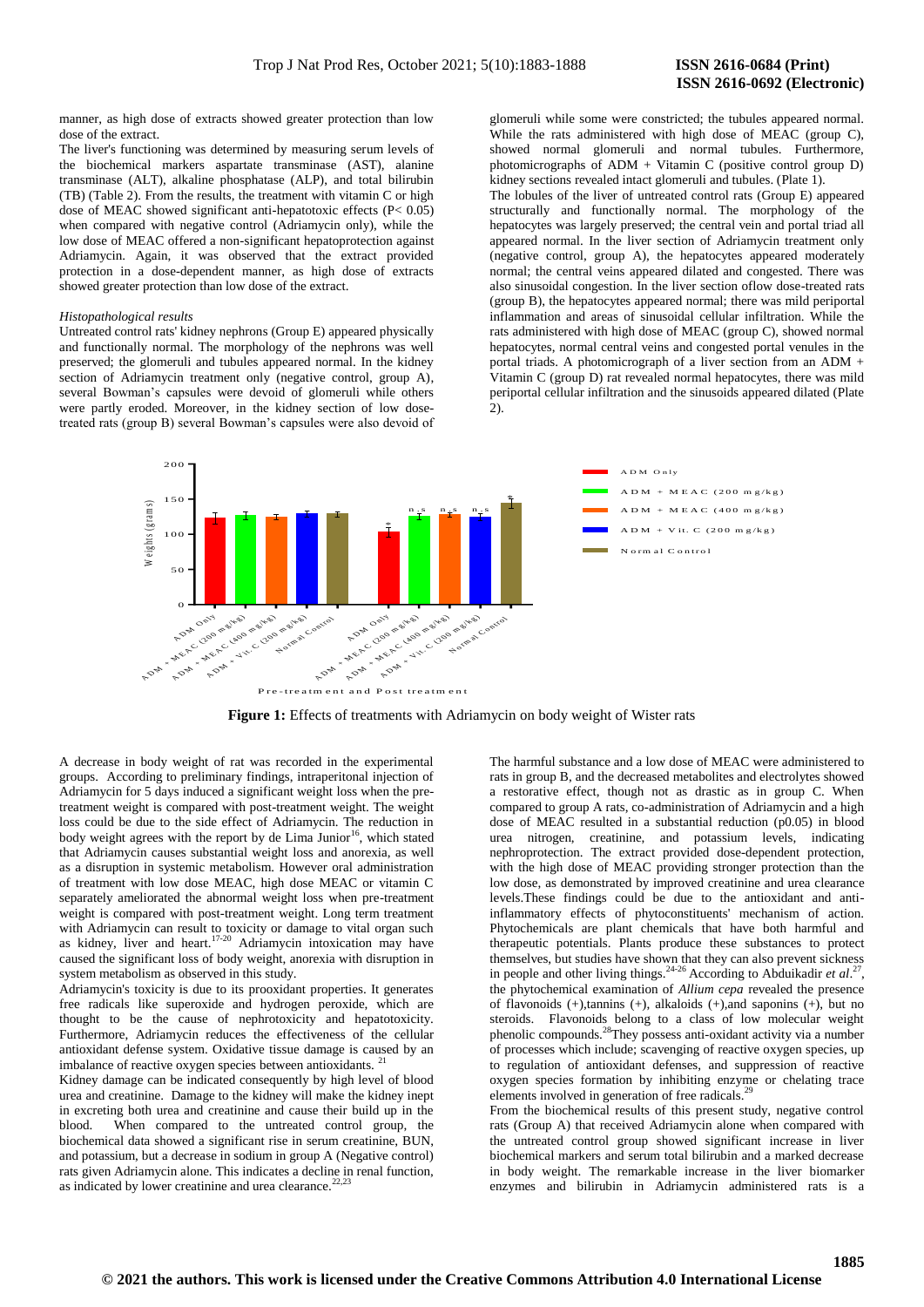confirmation of previous report of the hepatoxicity of Adriamycin.<sup>30</sup>The histopathological result of the group A rats agrees with the biochemical results by showing marked hepatocellular necrosis when compared with the normal control.

The group that received Adriamycin and low dose MEAC (group B), showed a reduction in serum liver enzymes as well as total bilirubin levels and increase in body weight of the rats when compared to the Adriamycin alone-treated rats ( group A). This is an indication of the hepatoprotective potential of onion against liver injury. This is consistent with the findings of Baxlaet  $aL^{31}$ , who found that onion has a hepatoprotective effect against lead-induced liver damage in Wister rats. This also agrees with previous report byHarmeet*et al*., <sup>32</sup> that onion has antioxidant and hepatoprotective properties. The biochemical result is further backed by the histopathology by showing minor hepatocellular necrosis.

| Table 1: Comparison of the concentration of biomarkers of kidney injury in different experimental animal groups |  |  |  |  |
|-----------------------------------------------------------------------------------------------------------------|--|--|--|--|
|-----------------------------------------------------------------------------------------------------------------|--|--|--|--|

| Groups                     | BUN (mg/dl)      | Creatinine (mg/dl) | $K^+$ (mmol/l) | $Na^+(mmol/l)$   |
|----------------------------|------------------|--------------------|----------------|------------------|
| ADM only<br>$A-$           | $39.49 + 3.74$   | $1.51 \pm 0.10$    | $9.11 + 0.03$  | $133.16 + 2.03$  |
| ADM +Low dose MEAC<br>$B-$ | $26.21 + 4.26$   | $1.22 + 0.24$      | $8.69 + 0.17$  | $135.09 + 0.19$  |
| $C - ADM + High dose MEAC$ | $23.07 + 1.08*$  | $1.01 + 0.29*$     | $6.13 + 0.17*$ | $142.78 + 0.31*$ |
| $D - ADM + Vitami n C$     | $22.46 + 3.72*$  | $1.03 + 0.17*$     | $6.72 + 0.21$  | $137.09 + 0.25$  |
| E- Normal Control          | $22.715 + 1.50*$ | $0.91 + 0.26*$     | $5.64 + 0.10*$ | $144.60 + 1.62*$ |

Values given as mean  $\pm$  SEM.  $*P < 0.05$  is significant when comparing (Adriamycin alone) to all other groups

**Table 2:** Comparison of the concentration of biomarkers of liver injury in different experimental animal groups

| Groups                          | ALT              | AST             | <b>ALP</b>          | TВ               |
|---------------------------------|------------------|-----------------|---------------------|------------------|
|                                 | (IU/L)           | (IU/L)          | (IU/L)              | (mg/dl)          |
| A. ADM only                     | $29.45 \pm 1.72$ | $44.73 + 3.41$  | $301.64 + 25.37$    | $.31 \pm 0.25$   |
| <b>B.</b> ADM $+$ Low dose MEAC | $25.81 + 2.65$   | $32.8 + 7.27$   | $294.92 + 25.95$    | $1.19 \pm 0.34$  |
| $C.$ ADM + High dose MEAC       | $22.47 + 2.71*$  | $26.42 + 2.09*$ | $249.97 + 26.01*$   | $0.99 + 0.27*$   |
| D. ADM + Vitamin C              | $23.73 + 1.18*$  | $28.01 + 2.64*$ | $253.82 + 32.46*$   | $1.01 + 0.21*$   |
| E. Normal Control               | $22.42 + 2.73*$  | $24.65 + 4.57*$ | $230.34 \pm 27.37*$ | $0.96 \pm 0.22*$ |

Values given as mean  $\pm$  SEM. \*\* $P < 0.01$ ; \* $P < 0.05$  is significant when comparing (Adriamycin alone) to all other groups



Plate 1: (A)Photomicrograph of kidney section from Adriamycin treatment only (negative control group). Features: Several Bowman's capsules are devoid of glomeruli (\*) while others (G) are partly eroded; the tubules (T) appear normal. **(B)**  Photomicrograph of kidney section from low dose MEAC treatment (group B). Features:Several Bowman's capsules are devoid of glomeruli (\*) while some (G) are constricted; the tubules (T) appear normal.**(C)** Photomicrograph of kidney section from high dose MEAC treatment. Features: The glomeruli (G) and tubules (T) appear normal. **(D)** Photomicrograph of a vitamin C-treated kidney section. Features: The glomeruli (G) are slightly constricted while the tubules (T) are normal.**(E)** Photomicrograph of kidney section from normal control rats (group E). Features: The glomeruli (G) and tubules (T) appear normal. Stain: Haematoxylin and eosin. Magnification: X100.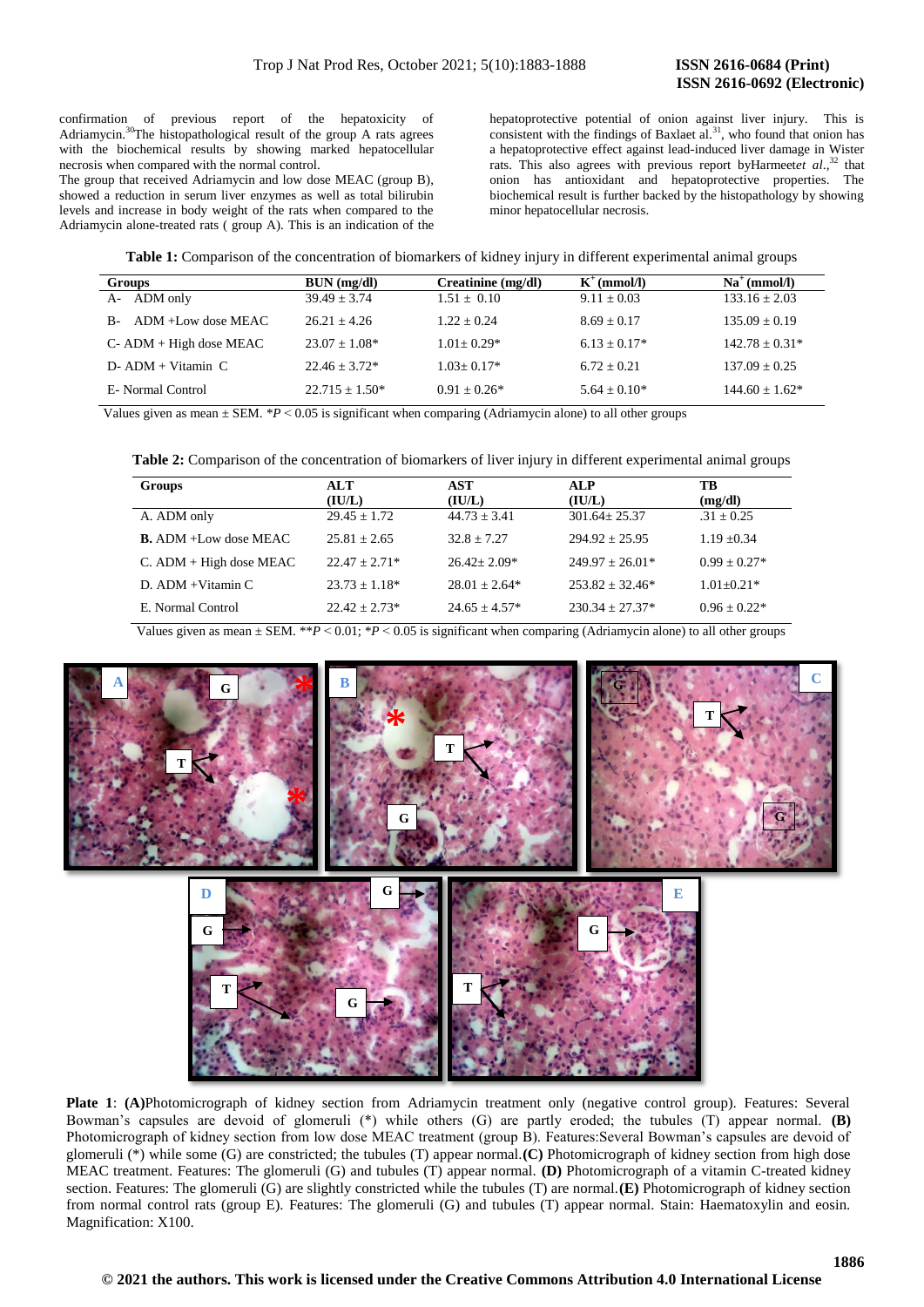# **ISSN 2616-0692 (Electronic)**



**Plate 2:** (A) Photomicrograph of liver section from Adriamycin treatment only (negative control group). Features: The hepatocytes are normal; the central veins (CV) appear dilated and congested. There is also sinusoidal congestion (arrows). **(B)** Photomicrograph of liver section from low dose MEAC treatment. Features: There is mild periportal inflammation (black arrow) and areas of sinusoidal cellular infiltration (red arrow). **(C)** Photomicrograph of liver section from high dose MEAC treatment. Features: Section has normal hepatocytes (arrow), central veins (CV) and congested portal venules in the portal triads (PT). **(D)** Photomicrograph of liver section from vitamin C treatment. Features: Hepatocytes are normal, there is mild periportal cellular infiltration (PT) and the sinusoids appear dilated (arrows). **(E)**Photomicrograph of liver section from normal control rats. Features: Liver section appears normal. Hepatocytes (red arrow); central vein (CV) and portal triad (PT) all appear normal. [Stain: H and E;  $\times 100$ ]

# **Conclusion**

The present study shows that oral administration of methanol extract of *Allium cepa* could prevent the adverse effect caused by Adriamycin-induced acute hepatorenal toxicity. As a result, these findings suggest that *Allium cepa* extract may be beneficial to patients who may likely come down with acute kidney and/or liver injuries caused by toxic chemical agents like Adriamycin.

#### **Conflict of Interest**

The authors declare no conflict of interest.

# **Authors' Declaration**

The authors hereby declare that the work presented in this article is original and that any liability for claims relating to the content of this article will be borne by them.

#### **References**

- 1. Hiraoka H, Morita S, Izawa A, Aoyama K, Shin KC, Nakano T. Tracing the geographical origin of onions by strontium isotope ratio and strontium content. Anal Sci. 2016; 32(7):781-788.
- 2. Shafiq S, Shakir M, Ali Q. Medicinal uses of onion (*Allium cepa* L.): An overview. Life Sci J. 2017; 14(6):100-107.
- 3. Al-Snafi AE. Pharmacological effect of Allium species frown in Iraq an overview. Int J Pharmacol and Health Care. 2013; 1(04):132-155.
- 4. Uchendu IK. Ameliorative effect of hydroalcoholic extracts of *Nigella sativa* seed against CCl4-induced liver injury in rats. J Drug DelivTher. 2020; 10(3):164-169.
- 5. Uchendu IK, Orji OC, Agu CE. Attenuation of glycerol-induced acute renal failure in albino rats by soybeans (*Glycine max*). Int J Chem Tech Res. 2017; 10(12):165-172.
- 6. Workeneh BT. Acute Kidney Injury. J Inj Violence Res. 2018;  $16(1):3-7.$
- 7. Uchendu IK, Agu CE, Nnedu EB, Chukwu IJ. Combination of aqueous extracts of *Curcuma longa* (turmeric) and some calcium channel blockers synergistically improves CCl4 induced nephrotoxicity in albino rats. Pak J Pharm Sci**.** 2020; 33(5):2059-2065
- 8. Pedrycz A and Kramkowska A. Adriamycin-efficacy and possible adverse effects. CurrProblPsychiatr. 2016; 17(1): 38- 46.
- 9. Qadir DM, Mohammed MO, Mohammed MT. Biochemical Studies of Oxidative Stress During Ischemia Induce Myocardial Injuries. Indian J Pub Health. 2020; 11(02):1104-1109.
- 10. Natelson S, Scott ML, Beffa C. A rapid method for the estimation of urea in biologic fluids. Am J Clin Pathol.1951; 21(3): 275-281.
- 11. Fabiny DL and Ertingshausen G. Automated reaction-rate method for determination of creatinine with the centrifichem. J Clin Chem. 1971; 17(8):696-700.
- 12. Reitman S and Frankel SA. Colorimetric method for determination of serum glutamate oxaloacetate and glutamic pyruvate transaminase. Am J ClinPathol. 1957; 28(1957):56-58.